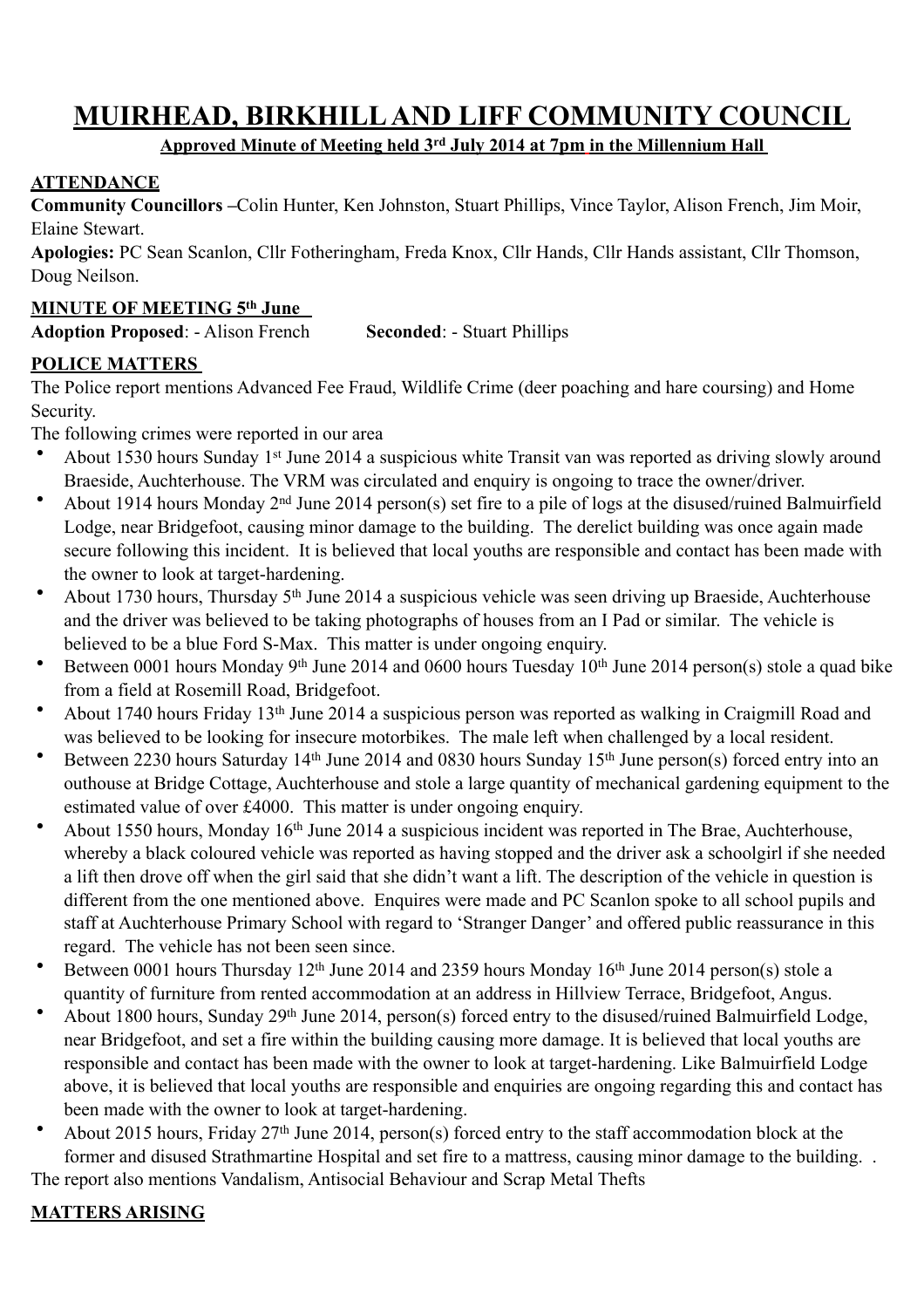The Bi-annual Meeting took place with Community Councils Wednesday 18 June 2014 at 7.00pm in Angus House, Forfar. 3 Presentations were given (Angus Ahead Website, Recycling and Self Directed Support) and an update on Community Items was given

# **EXTERNAL FUNDING**

Shelley Haig Presentation will take place in September

#### **FOWLIS VILLAGE GREEN**

Brian Smyth is to put together an explanation of the work so far, the negative outcome and put this to the villagers.

#### **CORRESPONDENCE**

We received an invitation to Angus Local Access Forum We received an email re Success for Sidlaw Leaflet We received correspondence re Grass Cutting at Osprey Road – This is the builders responsibility Correspondence received regarding the Rural Parliament

# **TAYplan**

Consultation re the Main Issues Report has taken place – we are to archive this meantime

#### **SUPERFAST BROADBAND**

There has been some response to the leaflet which was distributed; we are still encouraging residents to participate

#### **BUSES**

The Sidlaw After School Initiative is to pursue Buses for After School Activities – 2 meetings have been held and a pilot organised. An analysis of the take up will decide the future progress. Transport Group next meeting 26/8/2014

# **PARK**

Park Drainage works were reseeded - lots of weeds appeared – weeds were sprayed but rain washed this away therefore spraying will take place again

# **ROADS**

Grass Verge outside Millennium Hall/Bowling Club has been sprayed and this be reseeded. Discussions are taking place between departments regards the adoption of this area by the Parks Department.

# **FINANCE**

Our finances are healthy at the moment

#### **WEB SITE**

Our Website is running, we have had 134 likes on our Facebook site and we are encouraging all residents to make use of these options for information

# **PLANNING**

There have not been any new applications during last month

# **A O C B**

- The current A923 work has been completed however the pavement and fences leading out of the village on both the Coupar Angus Road and the Newtyle Road need work. We have asked for a timescale for maintenance work on these pavements and fences.
- The flooding at the Police Station is under investigation
- The potential for upgrading the A923 pavement on the north side is being investigated